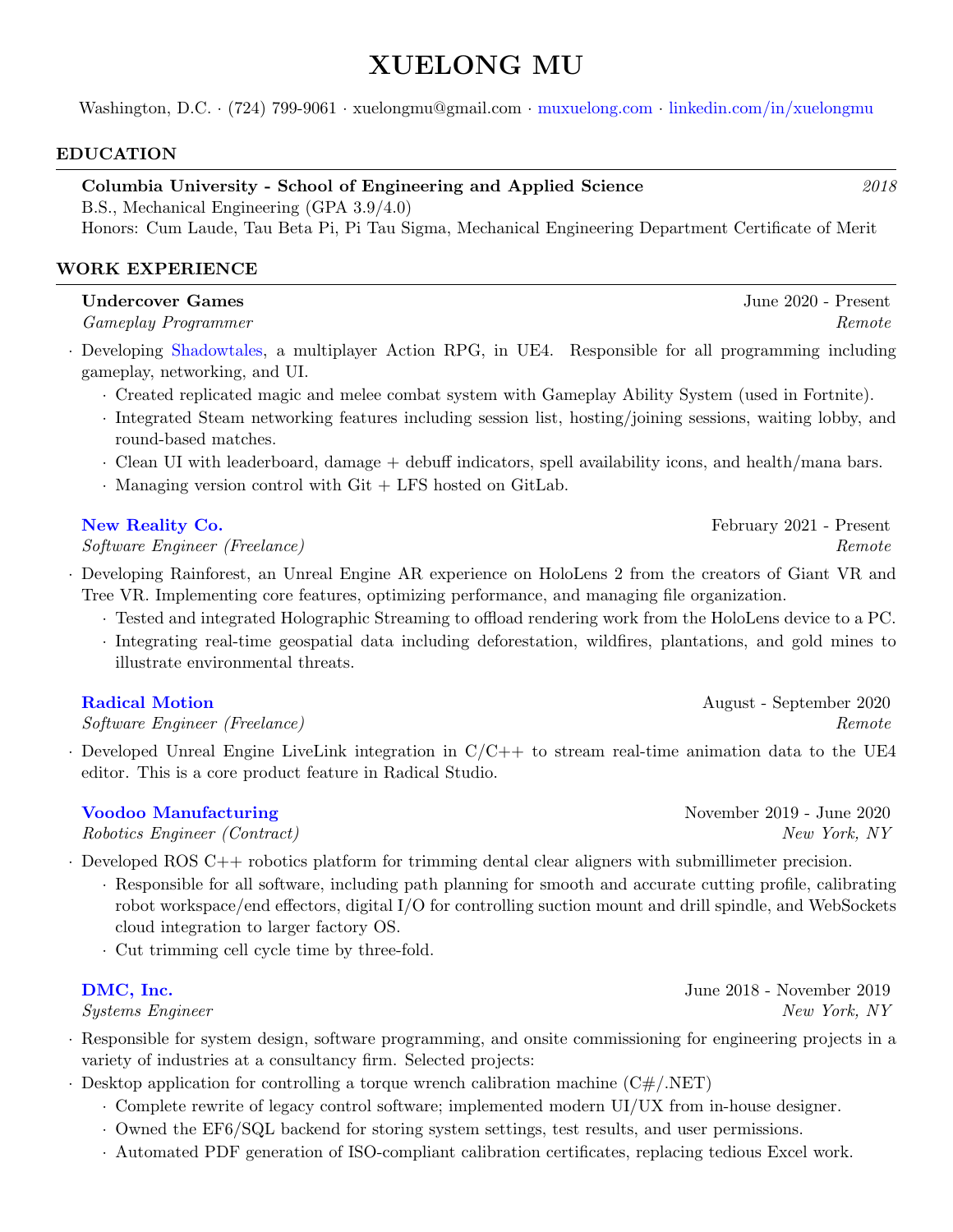- · Mobile application for automated pressure testing with Bluetooth hardware (React Native for iOS/Android)
	- · Implemented screens, navigation, testing flow, and PDF generation of test results.
	- · Used as a handheld, low-cost solution for testing pipeline pressure on offshore oil rigs.
- · Desktop application for End-of-Line dimensional verification station for auto industry (LabVIEW)
	- · Responsible for backend architecture, UI, testing flow, results storage, and tolerance calculation.
	- · Tested and verified completed system during onsite commissioning at client facility.
- · Desktop application for End-of-Line electric vehicle battery testing (LabVIEW)
	- · Developed a flexible and modular logging system that stores test results, grades their success, and saves them to a cloud database via a RESTful API.
	- · Tested and verified completed system during onsite commissioning at client facility.

#### Columbia University Robotics Group September - December 2017

· Integrated an Alexa skill into a ROS robotics platform to control an assistive robot arm. Designed to enable patients with disabilities to grasp and move nearby objects.

# Voodoo Manufacturing May - August 2017

Engineering Intern New York, NY

- · Developed ROS robotics platform to perform vision-based pick and place with millimeter-level accuracy, to autonomously operate a cell of 3D printers without prior calibration of printer positions.
- · Designed and fabricated a cart storage system for glass plates using 3D printed parts.

# ADDITIONAL PROJECTS

# [Physics-Based Side Scroller Camera](https://www.unrealengine.com/marketplace/en-US/product/physics-based-side-scroller-camera)

#### Programmer

Created a 2.5D sidescroller camera system based on collision probes and blocking volumes. Published as a code plugin on the Unreal Marketplace.

# [Dorm Room Fever](https://xuelongmu.itch.io/dorm-room-fever)

#### Programmer

Developed a first-person adventure/stealth game for the Unreal 2020 MegaJam. Programmed all aspects including AI, stealth, dialogue, inventory, interaction, and UI.

# [Antifreeze](https://xuelongmu.itch.io/antifreeze)

#### Programmer

Developed a first-person movement puzzler for the five-day Unreal Engine Spring 2020 Game Jam. Developed gameplay features, level design, and sound design.

# [Pulled Over](https://www.youtube.com/watch?v=RPvjvOktjd4)

#### Writer, Director

Wrote and directed a 360-degree VR short film that follows four high school students who get pulled over on their way home from school. Developed post-production workflow to clean up visuals in Mocha Pro and process ambisonic spatial audio in Facebook Spatial Workstation.

#### **[Healios](https://youtu.be/nbcDgFGvCo8)**

#### Project Lead

Managed a team of developers to prototype an accessible, high-quality mental health care service for natural disaster victims, using AI to streamline the onboarding and triage process. Named a Global Finalist in the 2019 IBM Call for Code Global Challenge (4th out of 5000+ entries).

Research Assistant New York, NY